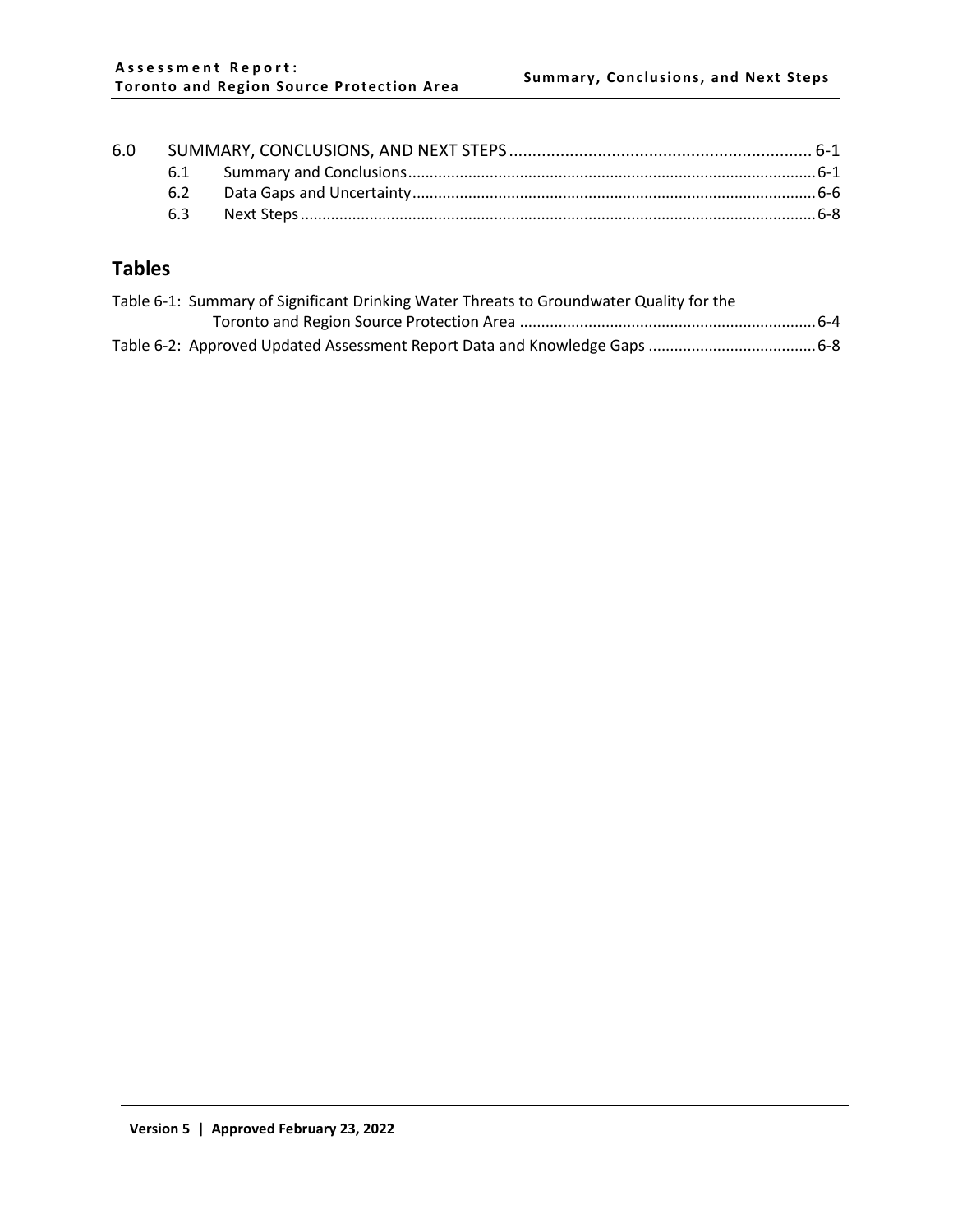## <span id="page-1-0"></span>**6.0 SUMMARY , CONCLUSIONS , AND NEXT S TEPS**

#### <span id="page-1-1"></span>**6.1 SUMMARY AND CONCLUSIONS**

The *Clean Water Act, 2006 (CWA)* and regulations aim to protect drinking water supplies in Ontario. The Act requires that we assess risks to all drinking water sources by completing an assessment report. This *Assessment Report: Toronto and Region Source Protection Area (TRSPA*) describes the physical features and water resources within the TRSPA jurisdiction. Using approved provincial methodologies, it delineates vulnerable areas and assesses specific activities on the landscape within these vulnerable areas as potential drinking water threats. The municipal drinking water systems comprise the primary focus of this assessment, but it also provides a description of the physical features and water resources within the TRSPA jurisdiction. The analysis follows the *Technical Rules* prescribed by the Province.

The Technical Rules outline the legislated content for assessment reports across Ontario. The Technical Rules report was posted on the MOECC's website in December 2008 and further amended in November 2009. The 2017 version of the document can be found at: https://www.ontario.ca/page/2017-technicalrules-under-clean-water-act. Amendments to the Central Lake Ontario Source Protection Area Assessment Report resulting in version 2 were made using the 2017 Director's Technical Rules and Tables of Drinking Water Threats. Sections of the Assessment Report that were not updated as part of those amendments refer to the 2009 edition of the Director's Technical Rules and Tables of Drinking Water Threats.

The various chapters in this Assessment Report have been completed to meet provincial requirements in the determination of any potential risk to drinking water supplies. Based on these discussions, the status and sustainability of drinking water can be determined, as required under the *CWA, 2006*. The vulnerable areas and threats identified in this Assessment Report will be the focus of the source protection plan policies.

Municipal drinking water systems within the TRSPA are primarily surface water based, with Lake Ontario as the source. Surface water quality issues in the streams and rivers across the TRSPA have been correlated to the amount of urbanization. The *Lake Ontario Collaborative Intakes Protection Zone Studies* (Stantec 2008a; Stantec 2008b) assessed raw water quality data from the municipal intakes in Lake Ontario that serve as the drinking water source for all municipal supplies in TRSPA. In general, the source water for the TRSPA Lake Ontario drinking water systems was of good quality. In the northern portion of the TRSPA groundwater continues to be used as a municipal drinking water source.

The analyses of the Watershed Characterization component of this Assessment Report revealed some increasing trends in levels of contaminants in the shallow groundwater system that support private wells in the study area and are associated with the application of road salt. Groundwater quality across the TRSPA is generally good, with naturally elevated iron, manganese, and hardness in the deeper groundwater.

Surface water quality in the streams discharging into Lake Ontario show some elevated levels of chlorides, phosphorus, copper, and nitrates as compared against ecosystem and aquatic life standards (*Canadian Water Quality Guidelines*). These contaminants are thought to be associated with the impact of urbanization and agricultural activities. With the exception of chlorides, which are still below the provincial standards, the other parameters showed decreasing or no trend. The surface water in these streams is not used as a drinking water supply.

Daily loads illustrate that a few large precipitation events occur each year that transport a significant proportion of the load to the lake. It is during these periods that watershed influences will likely be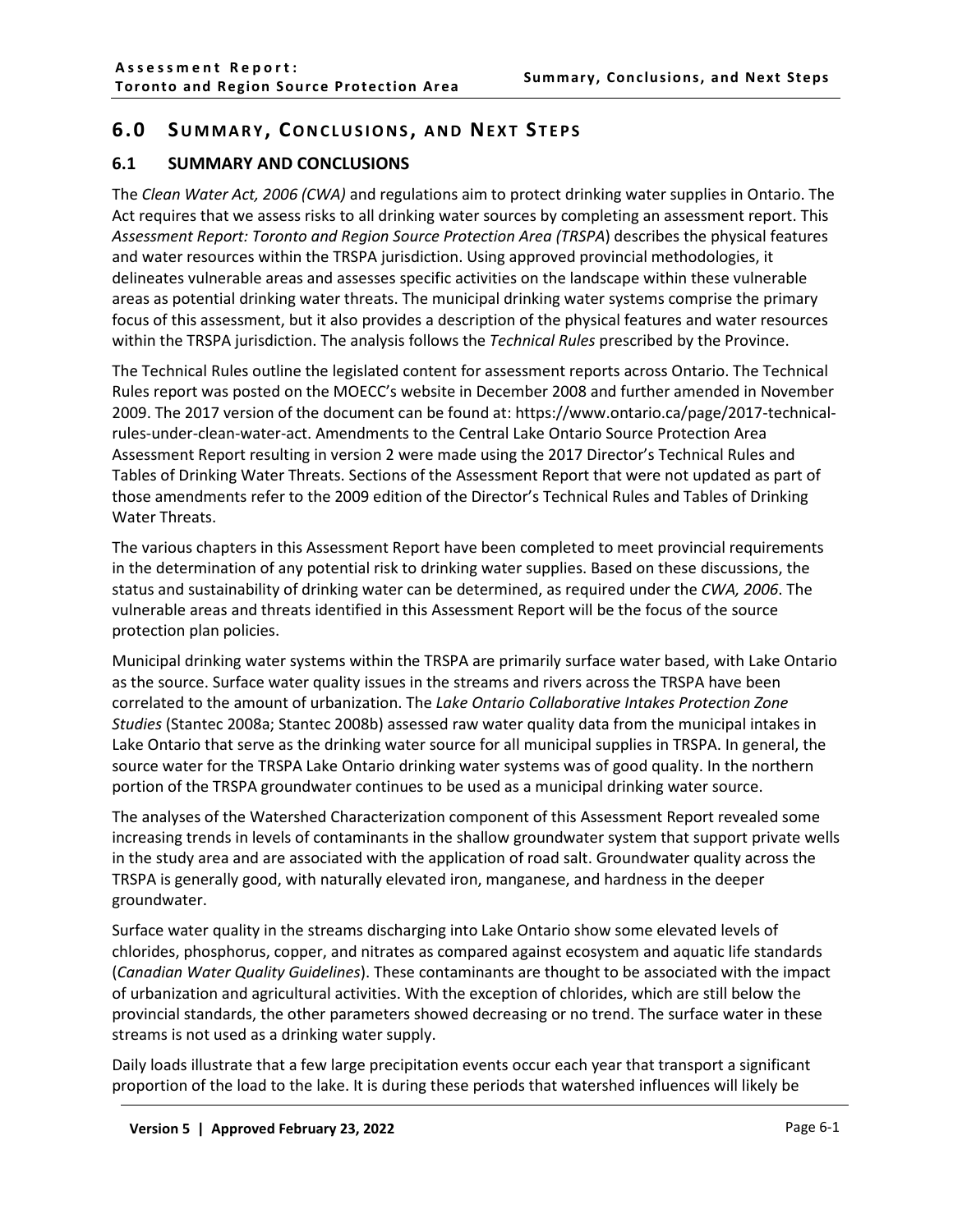observed at drinking water intakes in Lake Ontario. When and where spikes of turbidity occur at the intakes will depend upon physical mixing and transport functions of the nearshore zone. Lake wide modelling studies, undertaken as part of IPZ-3 studies can be of assistance in interpretation of what constitutes important local watershed runoff events. Of course, extreme storm can occur at any time including during the summer months.

Urban lands are estimated to include 97% of the entire population within the TRSPA. While the vast majority of the population will continue to be serviced by Lake Ontario based water supply systems, municipal groundwater wells will continue to provide water to towns and villages in the Oak Ridges Moraine and Greenbelt areas. With an estimated 3.8 million residents living in TRSPA watershed in 2006, and close to 50% growth forecast by 2031, it is anticipated there will be increased urbanization and pollutant loadings which will require ongoing monitoring and possible risk mitigation measures.

The Water Budget analysis in this Assessment Report assessed potential water quantity stress in both surface water (not including Lake Ontario) and groundwater. Groundwater supplies in TRSPA are used as a source of drinking water for both municipal and private wells and to support ecosystem functions. The surface water in streams in the study area is important for supporting the ecosystem and is also used for irrigation, agricultural, industrial, and other non-drinking water purposes.

Based on the Tier 2 Water Budget analysis the TRSPA has determined that five subwatersheds were found to have moderate or significant groundwater stress levels and seventeen subwatersheds have moderate or significant surface water stress levels during summer months. Of these potentially stressed watersheds only two are associated with a municipal drinking water source and have been assessed at the Tier 3 Water Budget level. The Tier 3 Water Budget analysis has now been incorporated into this Assessment Report (see **Chapter 3.9** and the summary below). All other catchments in the study area have low stress levels for both groundwater and surface water.

Vulnerability was assessed and scored in the following vulnerable areas in TRSPA - Highly Vulnerable Aquifers (HVAs), Wellhead Protection Areas (WHPAs), and Intake Protection Zones (IPZs) following the *Technical Rules*. The IPZs (IPZ-1s and IPZ-2s) were all ranked as having low vulnerability. The resulting HVA and SGRA analyses reflect the presence of many shallow aquifers that are naturally vulnerable. The vulnerability in the WHPAs was found to be highest in close proximity to municipal wellheads, decreasing with distance from the wellheads.

Transport pathway analyses were undertaken within the WHPAs only and assessed whether there were subsurface utilities or if any parts of quarries and pits were present that extend below the water table. Where any of these transport pathways were known to exist, the vulnerability of the part of the area where the pathway was present was increased by one level (e.g., low to moderate). If the vulnerability of that part of the area was already high, no increase was required.

Vulnerability is considered together with provincial hazard scores outlined in the Provincial Tables of Circumstances (November 2009) for the various activities and their associated chemicals and pathogens to determine a risk score. Using both the natural vulnerability and hazard scores, potential drinking water threats are ranked as significant, moderate, or low in each one of the vulnerable areas (HVAs, WHPAs, and IPZs). Significant threats must be addressed in the Source Protection Plan and moderate and low threats may be addressed.

The results of the TRSPA HVA and SGRA vulnerability analyses reflect the presence of many shallow aquifers that are naturally vulnerable. There are a number of private domestic wells that use these shallow aquifers as a source of drinking water. WHPAs were delineated and assigned a vulnerability score for each of the 20 municipal drinking water wells within TRSPA. Detailed maps of the WHPA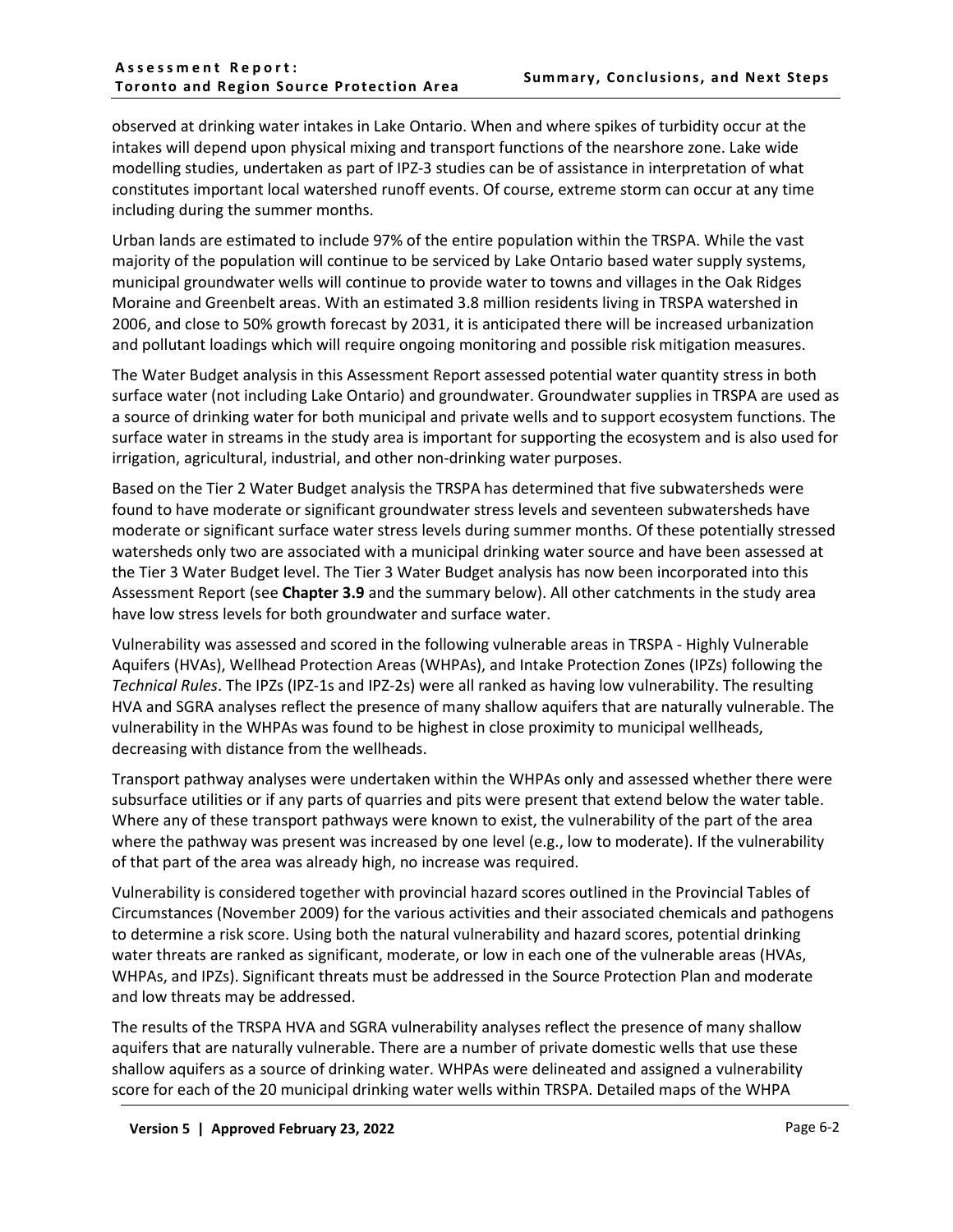vulnerability scoring can be found in **Figure 4-6** to **Figure 4-26** of this Assessment Report. IPZs (IPZ-1s and IPZ-2s) for the study area were all ranked as having low vulnerability.

A threat is defined as an activity or condition that adversely affects or has the potential to adversely affect the quality or quantity of any water that is or may be used as a source of drinking water and includes an activity or condition that is prescribed by the Province through the *Technical Rules.* The methodology outlined in the *Technical Rules* directs what types of activities can be considered potential threats. The Provincial Tables of Circumstances (November 2009) assigns the level of drinking water threat to a specific circumstance. The circumstance includes the specific characteristic of the prescribed drinking water threat activity, the type of vulnerable area, and its vulnerability score*.* There was minimal field-truthing of the threat activities identified during the threats' assessment. Such consideration is intended to become part of the process informing the development of the Source Protection Plan policies and implementation.

In addition to identifying potential drinking water threat activities, existing water quality problems or increasing trends that suggest a future water quality problem must be evaluated – and may be labeled as "issues". The requirements to identify an issue are set out in *Technical Rules* 114 - 117. According to *Technical Rule 114.1* (a & b), issues may exist only in vulnerable areas associated with a municipal drinking water system.

The analyses identified no significant drinking water conditions, issues or threats related to quality of water in the HVAs or SGRAs.

With respect to drinking water supplies sourced from Lake Ontario, event based modelling studies undertaken in the vulnerable area surrounding Lake Ontario Intakes, resulted in the identification of 19 unique significant drinking water quality threats to the five intakes located in the TRSPA.

In addition to identifying potential drinking water threat activities, existing water quality problems, or increasing trends that suggest a future water quality problem are issues that must be evaluated. The requirements to identify an issue are set out in *Technical Rule 114 – 117a.* According to T*echnical Rule 114.1* (a & b), issues may exist only in vulnerable areas associated with a municipal drinking water system. No issues or conditions were identified at any municipal drinking water system in TRSPA.

Under the *Technical Rules*, water quantity threats are associated with municipal groundwater and inland surface water systems. These threats were defined and assessed through the York Tier 3 Water Budget process described in **Chapter 3.9**. The Great Lakes, including Lake Ontario, which supplies most of the drinking water within the TRSPA, are exempt from this water quantity threat assessment and there are no riverine surface water intakes within the TRSPA.

Based on the results of the Tier 3 Water Budget, the following moderate existing drinking water quantity threats were identified:

- 15 municipal wells;
- 62 permitted, non-municipal wells; and
- 5506 non-permitted wells.

The risk assessment indicates that the York Tier 3 Local Area is classified at a moderate risk level because increases in pumping to meet allocated demand (amount allowed and required to meet current and planned growth under the current Permits To Take Water) are predicted to create a greater than 1 m incremental drawdown in other permitted wells and under provincially significant wetlands. Therefore, existing consumptive water uses and recharge reduction within the TRSPA portion of the WHPA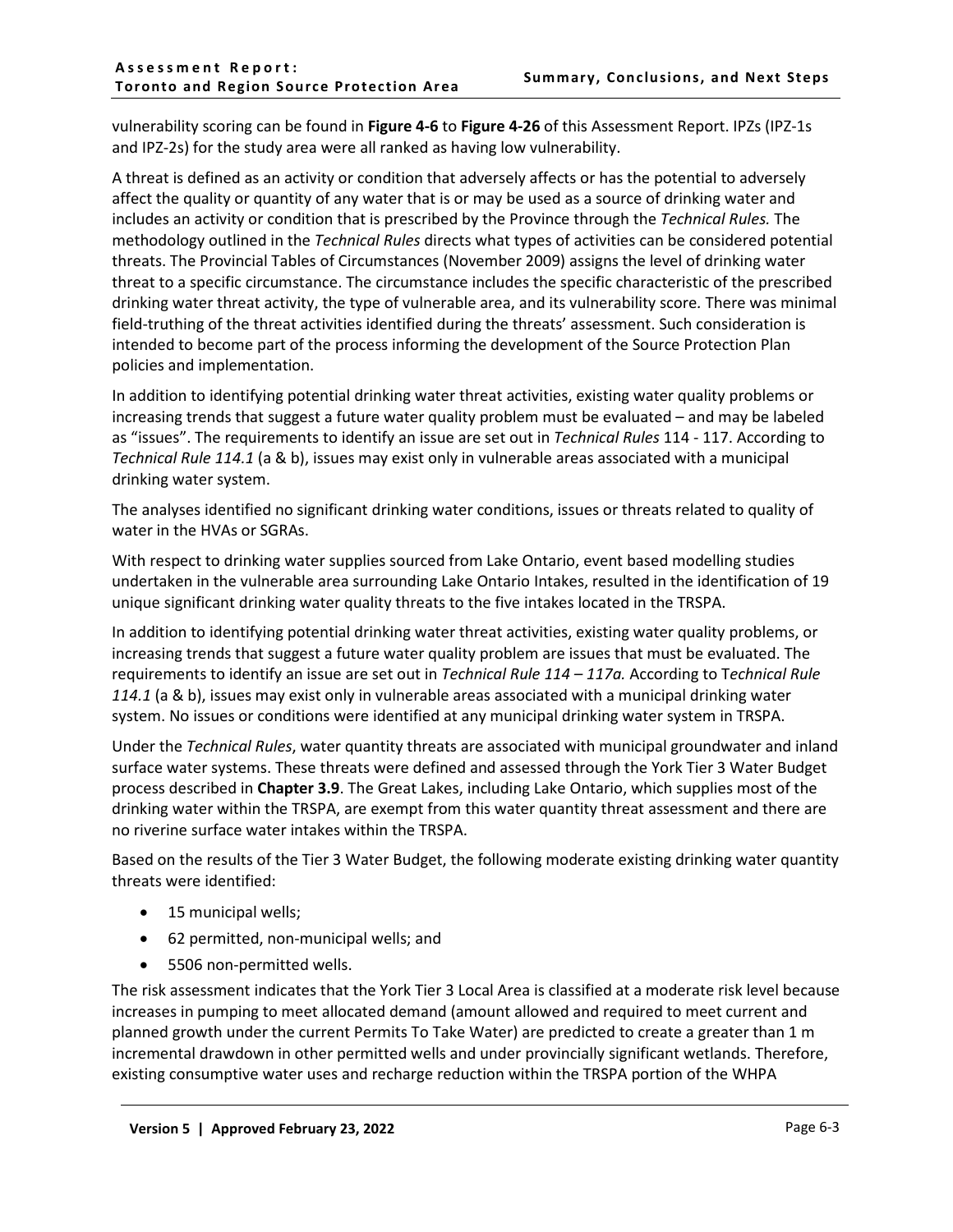Q1/WHPA Q2 (**Figure ES: 7**) are considered moderate drinking water quantity threats, while future consumptive water uses, and recharge reduction would be significant drinking water quantity threats. The tolerance of the Local Area is classified as high. The uncertainty in the risk classification is low and the uncertainty in tolerance assignment is also low.

The numerical modelling indicates that cross-watershed groundwater flows are significant; suggesting that water management policies must include the broader areas surrounding the stressed watersheds. Water demand in the study area is varied, complex and there is considerable uncertainty in many of the permitted and non-permitted uses. Continued efforts to quantify and monitor actual water use is essential.

A total of 462 significant groundwater quality threats have been identified around municipal wellheads in the TRSPA. They were located on 195 parcels of land as shown in **Table 6.1** below.

| <b>Region</b>         | Well(s)                  | <b>Significant Drinking</b><br><b>Water Threats</b> | <b>Total # of Parcels with</b><br><b>Significant Drinking</b><br><b>Water Threats</b> |  |
|-----------------------|--------------------------|-----------------------------------------------------|---------------------------------------------------------------------------------------|--|
|                       | <b>Caledon East 3</b>    | 4                                                   | 3                                                                                     |  |
|                       | Caledon East 4 & 4A      | 3                                                   | $\overline{2}$                                                                        |  |
| <b>Region of Peel</b> | Palgrave 2               | $\mathbf{1}$                                        | $\mathbf{1}$                                                                          |  |
|                       | Palgrave 3               | $\overline{2}$                                      | $\overline{2}$                                                                        |  |
|                       | Palgrave 4               | $\mathbf{1}$                                        | 1                                                                                     |  |
|                       | <b>Kleinburg 3</b>       | $34*$                                               | $14*$                                                                                 |  |
|                       | <b>Kleinburg 4</b>       |                                                     |                                                                                       |  |
|                       | <b>Nobleton 2</b>        |                                                     | 74                                                                                    |  |
|                       | <b>Nobleton 3</b>        | 138                                                 |                                                                                       |  |
| <b>York Region</b>    | <b>Nobleton 5</b>        |                                                     |                                                                                       |  |
|                       | <b>King City 2</b>       | 19                                                  | 10                                                                                    |  |
|                       | <b>King City 3</b>       |                                                     |                                                                                       |  |
|                       | Whitchurch-Stouffville 2 |                                                     | 80                                                                                    |  |
|                       | Whitchurch-Stouffville 3 | 243                                                 |                                                                                       |  |
|                       | Whitchurch-Stouffville 5 |                                                     |                                                                                       |  |
|                       | Whitchurch-Stouffville 6 |                                                     |                                                                                       |  |
| <b>Durham Region</b>  | Uxville 1 and 2          | 17                                                  | 8                                                                                     |  |
|                       | <b>Total</b>             | 462                                                 | 195                                                                                   |  |

<span id="page-4-0"></span>

| Table 6-1: Summary of Significant Drinking Water Threats to Groundwater Quality for the Toronto |  |
|-------------------------------------------------------------------------------------------------|--|
| and Region Source Protection Area                                                               |  |

\**Note threat counts NOT adjusted for the removal of Kleinberg Well # 2. Threats verification was completed by York Region staff and numbers will be updated in future assessment reports.*

The *Technical Rules* require only a reference to what circumstances would be moderate and low potential threats. There is no requirement to count or locate where these circumstances exist or are planned. A link to a list of potential moderate and low level threats based on the provincial matrices has been included in this report per the requirements in the Provincial Tables of Threats and associated Circumstances. If and where these activities exist, they may constitute a moderate or low risk to drinking water supplies.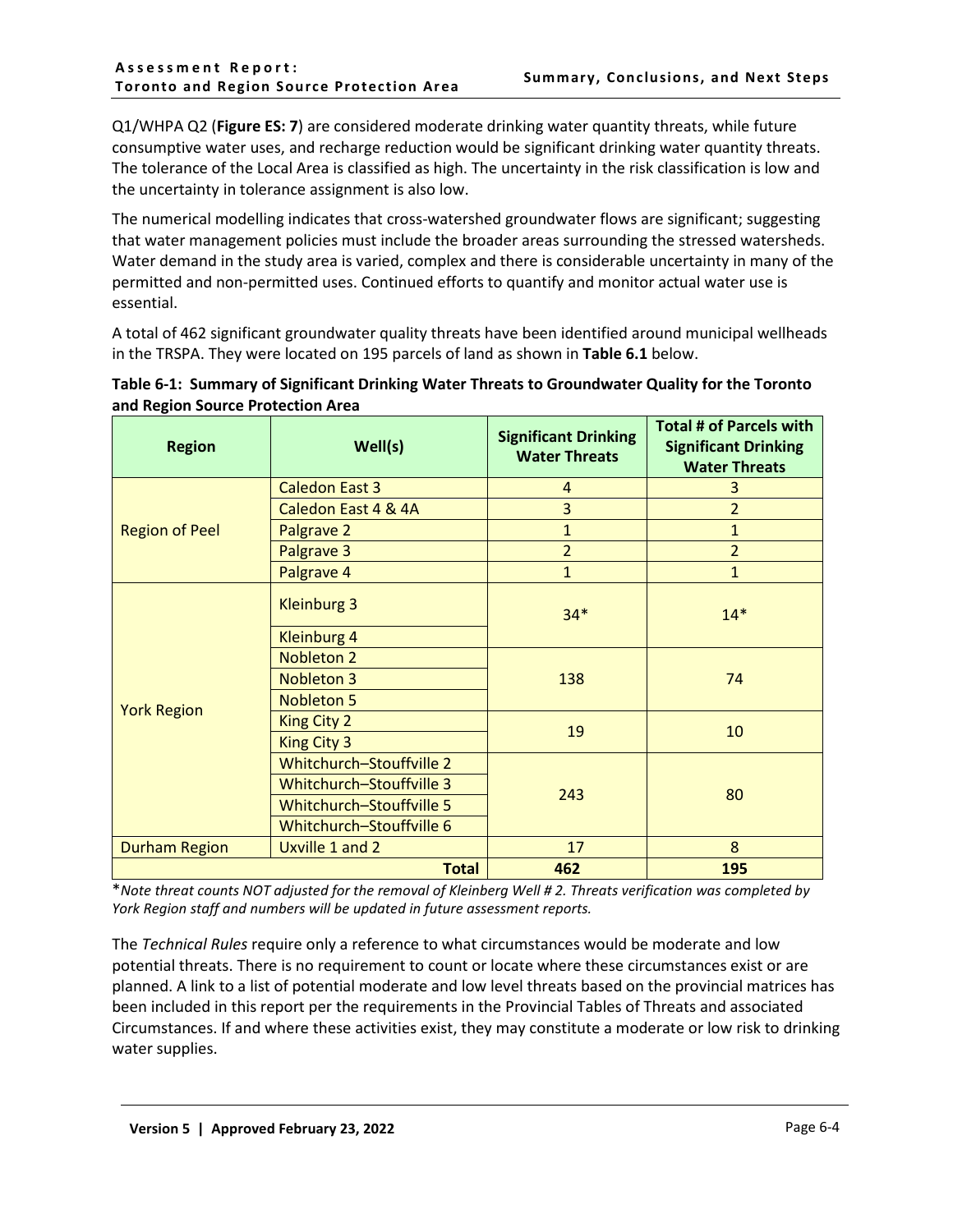A number of spill scenarios were modelled as part of the Lake Ontario Collaborative project to determine if certain land-based activities could pose a potential drinking water threat to these intakes. Any scenario that identifies conditions under which a contaminant could exceed a threshold in the raw water is identified as a significant drinking water threat. The scenarios considered included:

- Disinfection failure at each Lake Ontario waste water treatment plant to evaluate the potential effects to nearby water treatment plants;
- Release of *E. coli* from an industrial processing facility into the Credit River;
- Combined sewer overflow release in the City of Toronto (this did not impact any TRSPA intakes);
- Sanitary Trunk Sewer breaks within Toronto area creeks;
- Spill of gasoline/refined product from large pipelines located under major tributaries to Lake Ontario (e.g., Credit River, Humber River, etc.);
- Release of gasoline from a bulk petroleum fuel storage and handling at facilities in the Oakville area and in the Keele/Finch Area of Toronto; and
- Discharge of tritium from nuclear generating facilities at Pickering and Darlington. This did not impact any TRSPA intakes.

There are three categories of IPZs. The IPZ-1 is a one-kilometre circle around the intake if it is located in one of the Great Lakes. The IPZ-2 is the area where water can reach the intake in a specified time, two hours was used in the CTC. According to the MOECC *Technical Rules*, there can be no significant threats in an IPZ-1 or IPZ-2 if it is located in one of the Great Lakes, e.g., Lake Ontario. An IPZ-3 is delineated if modelling demonstrates that spills from a specific activity that is located outside IPZ-1 and IPZ-2 may be transported to an intake and result in a deterioration of the water quality at an intake. Since the vulnerability scores of IPZ-1 and IPZ-2 are not high enough to identify significant threats; the modelling approach can also be used for activities within IPZ-1 and IPZ-2 to determine if spills from a specific activity within these zones may reach the intake and result in deterioration of the water quality at an intake. If modelling in IPZ-1, IPZ-2 or IPZ-3 demonstrates this deterioration, the modelled threats are deemed to be significant drinking water threats under the provincial rules. The modelling results are also used to delineate event based areas within IPZs where modelled activities are deemed significant.

The selected Lake Ontario Collaborative spill scenarios were based on "real" events that have occurred in the past and were not based on extreme weather condition events at the time of the spill. The IPZ-3 for each threat activity was delineated by drawing a line from the location of the threat activity on shore where the contaminant is released to the affected intake along the shortest path within the area where concentrations were modelled to exceed the threshold for that contaminant.

The identification of significant threats did not consider any regulated risk management requirements. Current risk management measures and the adequacy of existing regulatory requirements will be considered in the development of the source protection plan. Source protection plans are required to reduce or eliminate threats to drinking water.

The Lake Ontario modelling identified 19 locations of significant drinking water quality threats for Lake Ontario intakes within the TRSPA. The source protection plan for CTC Source Protection Region must have policies to address these significant drinking water threats that are located within the source protection area.

In addition, TRSPA has identified significant drinking water threats located outside of the TRSPA. These activities, although not enumerated in this report, affect water treatment plants located in TRSPA, and must be addressed through source protection plan policies developed in adjacent source protection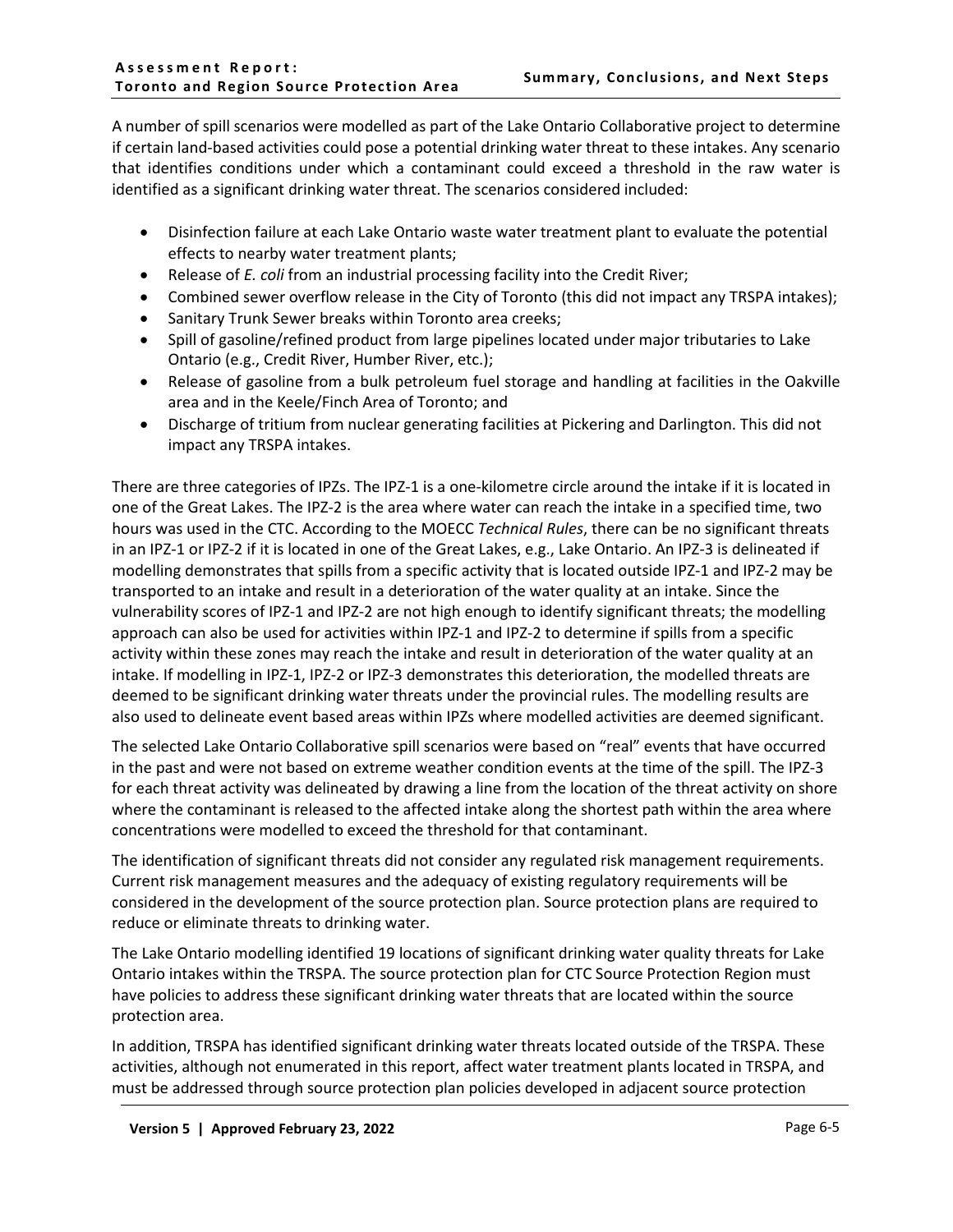areas. TRSPA staff will bring this information to the attention of the source protection staff of the neighbouring source protection areas to ensure that policies are developed for them.

Although total annual runoff is projected to decrease as a result of future climate change, river and stream flows are expected to increase during the winter and decrease significantly during the summer, when demand is highest. Overall, Lake Ontario water levels are generally expected to decline slightly.

In general, communities dependent on surface water systems other than the Great Lakes will become increasingly susceptible to more frequent water shortages. However, the ability to access water in the Great Lakes through deepwater intakes reduces the water supply's vulnerability to drought, as do the interconnected water treatment and distribution systems, which allow sharing between plants during shortages.

TRCA staff is actively engaging consultants to minimize the effects of urbanization and climate change on the hydrology and hydrogeology across the TRSPA. Such work includes pilot projects for a wide variety of innovative stormwater management practices, including rainwater harvesting, green roofs, infiltration enhancements (e.g., pervious pavement, infiltration galleries).

### <span id="page-6-0"></span>**6.2 DATA GAPS AND UNCERTAINTY**

Overall, the information available at the time of writing was sufficient to characterize, delineate, and analyze vulnerability and threats. However, it is recognized that data and knowledge gaps do exist and should be addressed in order to enhance the value of the available data and the accuracy of conclusions being drawn from them. These gaps have been identified in **[Table 6.2](#page-8-1)**.

In developing policies to address these significant threats, the CTC Source Protection Committee (SPC) and other SPCs in the Lake Ontario Collaborative must take into consideration the dynamic nature of the nearshore water quality in Lake Ontario. As shown in the modelled scenarios, contaminants released in one source protection area can travel to intakes throughout that area and beyond.

Additional work on assessing other spill scenarios and conditions is needed. The analyses done to date, while providing valuable and robust results, do not provide a complete identification of potential threats. What has been achieved is the calibration and validation of a model which can be used to assess nearshore impacts from the Region of Niagara in the west to Prince Edward County in the east. Peer review is underway on the model calibration and validation process but could not be completed within the time frame for this report. The peer review results will be considered when future updates of this Assessment Report are undertaken

Furthermore, there is the need to be able to do real-time modelling when a spill or other potential threat circumstance arise in order to predict where the contamination may travel and the expected peak concentrations and duration. This will provide municipal water treatment plant operators with the information needed to respond and determine their treatment options, including whether to stop taking water from the intake during the spill.

Further work is required to characterize the potential threats posed by water-borne pathogens other than *E. coli.* Preliminary work to identify the quantity and distribution of pathogens such as *Cryptosporidium* and *Giardia* was not sufficient to characterize the situation and identify where landbased activities are introducing these contaminants into the nearshore. However, based on the results of the *E. coli* scenarios, further work is required to identify the extent and sources of other pathogens to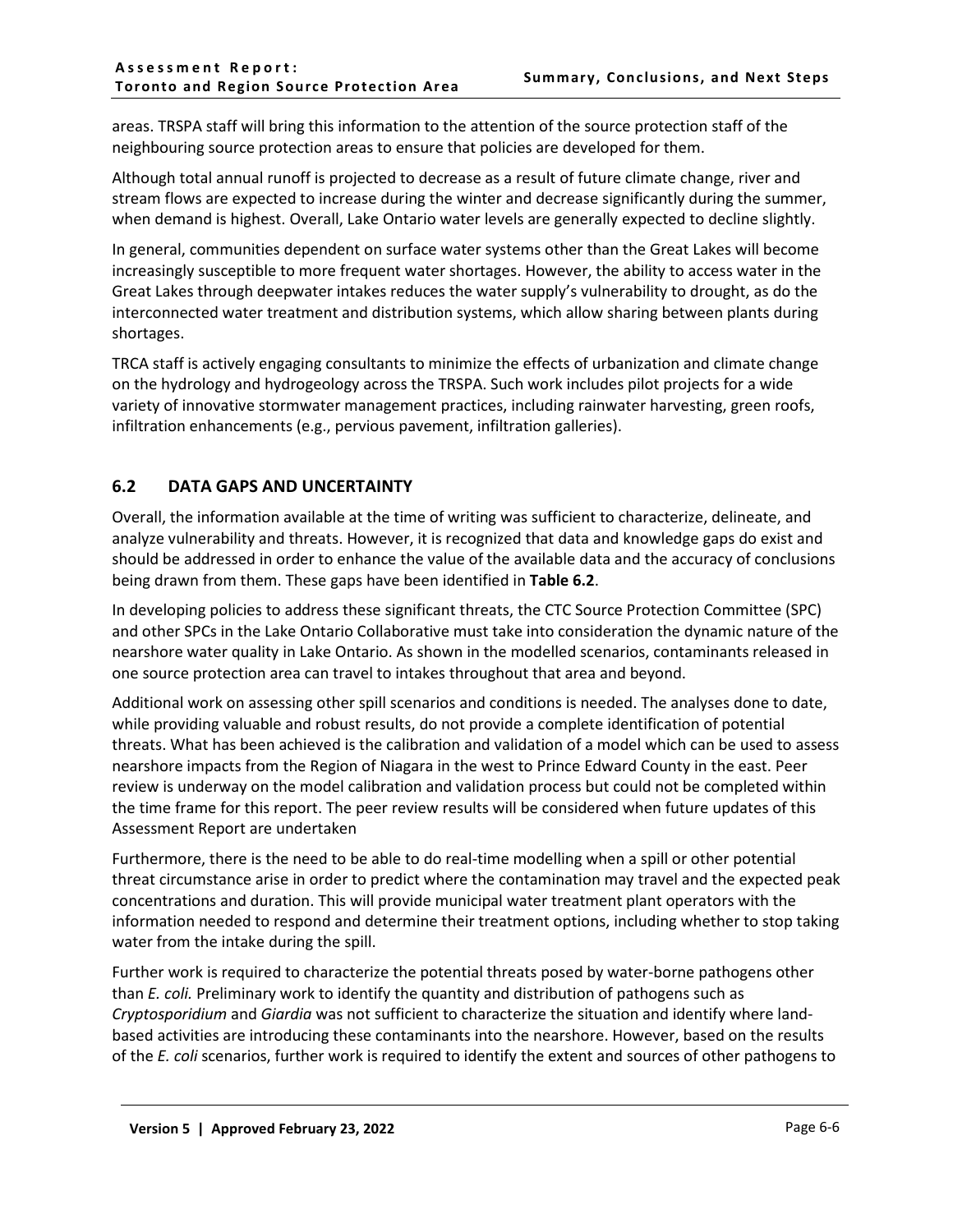assess whether a threat exists in the source water. There has also not been an adequate analysis of the threats posed by algae such as Microcystins or algal mats which can block water intakes.

The analysis undertaken does not address any threats due to cumulative releases of contaminants under non-spill situations to Lake Ontario water quality. The quality of the water at drinking water intakes within the TRSPA is generally very good based on the information provided by municipal plant operators. As discussed in **Chapter 5.8,** water quality in Lake Ontario may be affected by changes in climate. As the population the Lake Ontario basin continues to grow, there will likely be more water taken for drinking water along with more discharge of municipal sewage and possibly more industrial use of water and industrial discharges. Lake Ontario is the single most important source of drinking water for the people of Ontario.

The *Technical Rules* require a discussion of uncertainty associated with all technical components of the assessment report. In this Assessment Report the uncertainty level for the watershed characterization is low. For delineation, vulnerability, and scoring of the four vulnerable areas, the uncertainty level ranges from low to high due to limited data available to calibrate the model suites. Ongoing studies and continuous improvement built into water management programs serve to improve analyses and reduce uncertainty. Future editions of the TRSPA Assessment Report will reflect such improvements. Because of the combined uncertainties of delineation, vulnerability, and scoring and the lack of land-use data, the uncertainty level for threats assessment in the TRSPA jurisdiction is moderate to high.

For the IPZ-3 studies, pipeline spill scenarios were not completed for each tributary where the oil pipeline crosses. The actual location of travel of a contaminant will depend on the prevailing weather conditions at the time along with the characteristics of the spill and the contaminant which is released. The modelling work done to date does not reflect all of the conditions that might exist nor do the scenarios systematically assess the full array of potential threat activities.

The model assumed that each contaminant did not undergo any transformation during the time period for the model run. This assumption is reasonable in the case of tritium but will likely overestimate the concentrations of benzene over time which may evaporate or be chemically changed. *E. coli* are living organisms naturally found in the intestines of humans and warm-blooded animals and will die sometime after they have been released into the environment. The rate that *E. coli* will die is dependent on time, environmental conditions such as temperature, whether they are shielded by being attached to suspended particles or exposed to disinfecting chemicals. In general terms, *E. coli* survives for about 4- 12 weeks in water at a temperature of 15-18°C. Normally waste water treatment plants disinfect the sewage prior to discharge to reduce the concentrations of pathogens, although this is not possible during a disinfection failure event.

Ongoing studies and continuous improvement built into water management programs serve to improve analyses and reduce uncertainty. Future editions of the Assessment Report will reflect such improvements. Because of the combined uncertainties of delineation, vulnerability, and scoring and the lack of land-use data, the uncertainty level for potential threats in the TRSPA jurisdiction is moderate to high.